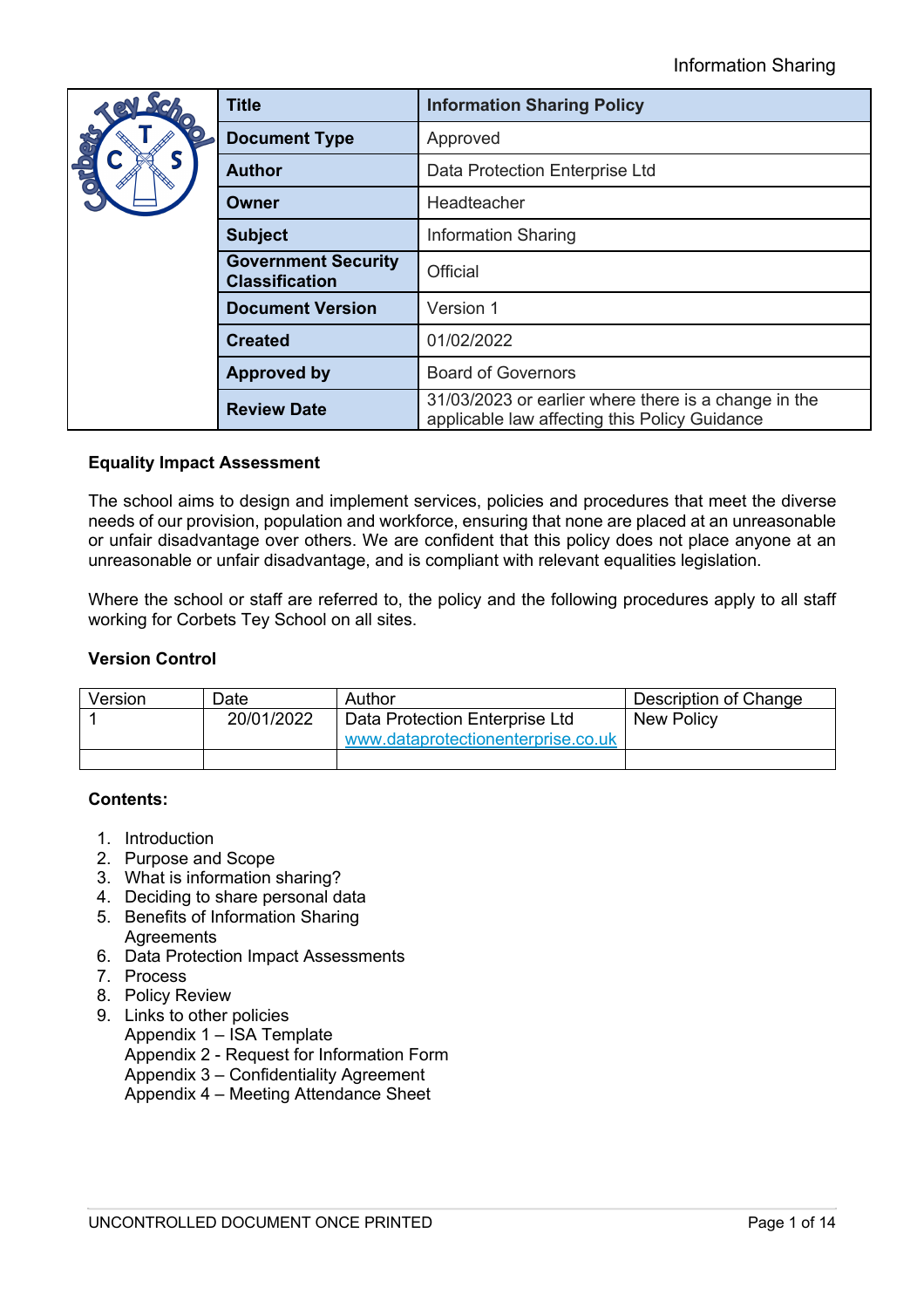# **Introduction**

Sharing information across professional boundaries can bring many advantages, not least to ensure effective co-ordination and there is a need for a joint approach in the creation of robust frameworks within which information can be shared effectively, lawfully and securely.

Information sharing does of course, present risks and these need to be managed correctly. The School need to ensure that Information Sharing is carried out fairly and lawfully and in adherence with the UK General Data Protection Regulation (GDPR) and Data Protection Act 2018.

## **1. Purpose and Scope**

This policy details the overarching framework specifically for the sharing of personal information, or "personal data" (defined as, any information relating to an identified or identifiable natural person ('data subject'); an identifiable natural person is one who can be identified, directly or indirectly, in particular by reference to an identifier such as a name, an identification number, location data, an online identifier or to one or more factors specific to the physical, physiological, genetic, mental, economic, cultural or social identity of that natural person), shared between the School and other partners, public, private or voluntary sector organisations. It focuses on the requirements for sharing "personal data" about service users in a safe and appropriate way.

This document is applicable to all staff (including but not limited to employees, contractors, agency workers, consultants, and interims) who have been permitted access by the School to use or access school data on its behalf. It further includes School Governors when acting on behalf of the School.

# **2. What is Information Sharing?**

Information sharing means the disclosure of information from one or more organisation to a third party organisation or organisations, or the sharing of information internally.

Information sharing can take the form of:

- A reciprocal exchange of information
- One or more schools providing information to a third party or parties;
- Several organisations pooling information and making it available to each other;
- Several organisations pooling information and making it available to a third party or parties;
- Different departments of the School making information available to each other;
- Exceptional, one-off disclosures of information in unexpected or in emergency situations

#### **3. Deciding to share personal data**

Personal data sharing is not an automatic assumption and there must be:-

- a clear objective or set of objectives as to what the sharing is meant to achieve
- a legal basis
- some form of active communication where the individual knowingly indicates consent

• A valid information sharing agreement in place unless exceptional circumstances apply. Information sharing must only be done in adherence with the UK General Data Protection Regulation and Data Protection Act 2018 in line with the Information Commissioner's Data Sharing Code of **Practice** 

Sharing information without an individual's knowledge is permitted for:-

- the prevention or detection of crime
- the apprehension or prosecution of offenders; or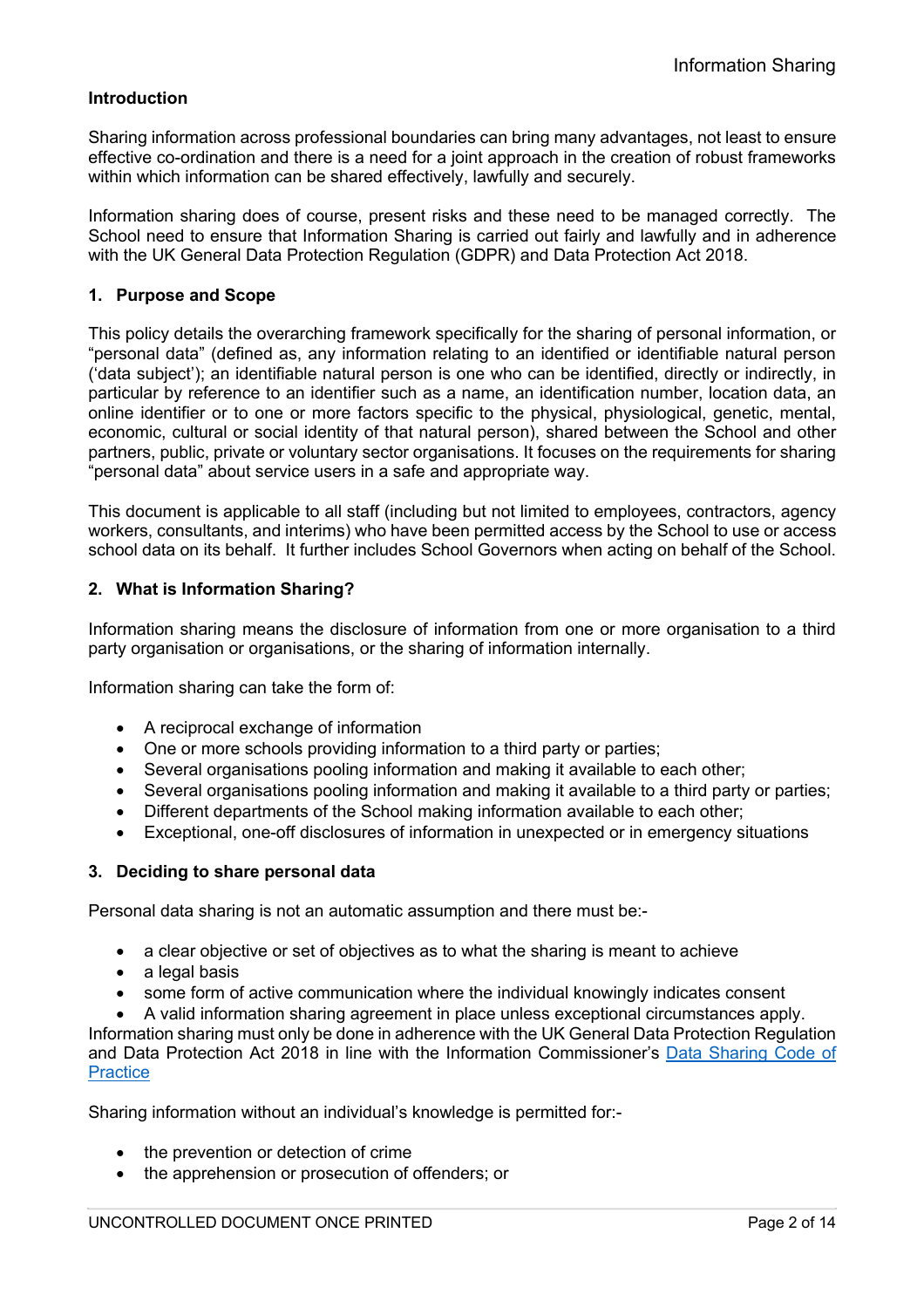• the assessment or collection of tax or duty

# **4. Benefits of Information Sharing Agreements**

Information Sharing Agreements provide the following benefits:-

- **Helps to promote information sharing** by setting standards agreed by all parties an information sharing agreement (ISA) will help remove barriers which often hinder effective information sharing. It will allow the School to deliver high quality integrated services and make the School more effective in the way the School work.
- **Inspiring public trust by helping to ensure compliance with legislation and guidance**  – organisations who sign up to an ISA are confirming that they will comply with the procedures which accompany it whenever information is shared and that they will abide by the monitoring arrangements set within it. This not only ensures compliance with legislation but also improves the public's confidence that legally required safeguards are in place and information will be correctly processed and protected.
- **Avoiding duplication of agreements and guidance**  this policy and any associated ISA's provides detailed guidance around all information sharing arrangements. This means that there is no need to duplicate information when drafting specific agreements. By signing up to the ISA, organisations agree to ensure that all agreements established between organisations sharing information for a common purpose are consistent with the agreed ISA and template agreement.
- **Transparency**  demonstrates the willingness of signatory organisations to be transparent in their information sharing practices.
- **Reduced reputational risk**  by ensuring the School have the correct processes in place the School limit inappropriate or insecure sharing of personal data.
- Increases understanding with clear information sharing agreements people will gain a better understanding of knowing when it is or isn't acceptable to share information. This also minimises the risk of a breach occurring and possible enforcement action from the ICO.
- **Details the specific arrangements** who the School need to share information for a common purpose or project. This is important as it provides all parties with clear instructions and information as to how the sharing will work and what the legal restrictions are.
- **Formalise the decision taken** to share and ensure that all Data Protection requirements have been accounted for.

# **5. Data Protection Impact Assessments (DPIA's)**

It is good practice to carry out a Data Protection Impact Assessment before entering into any data sharing arrangement. This will assist in identifying and reducing the privacy risks. A DPIA enables the School to systematically and thoroughly analyse how a particular project or system will affect the privacy of the individuals involved and identify and mitigate risks at an early stage.

A DPIA should be considered as part of any information sharing agreement.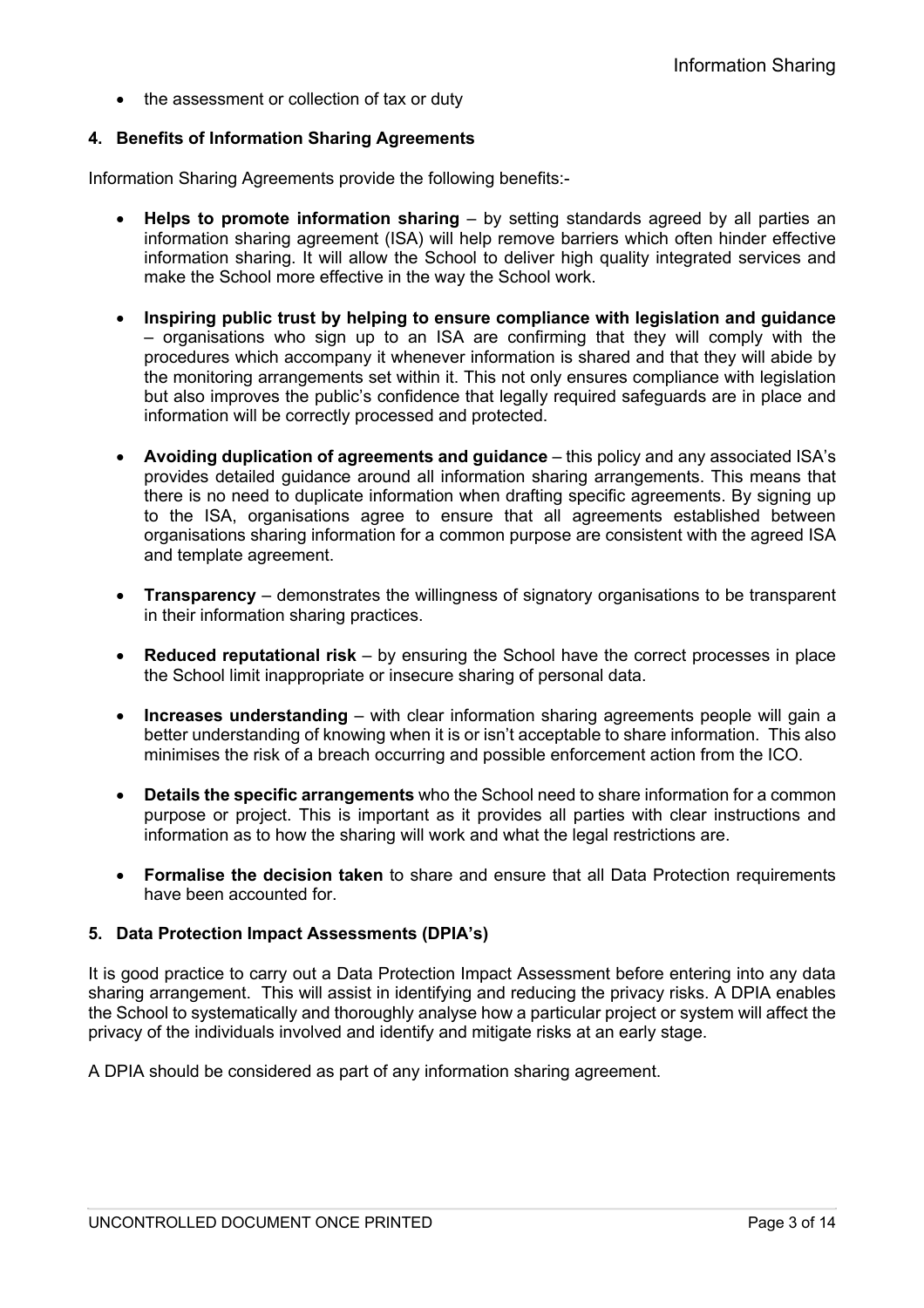# **6. Process**

All ISA's should be drafted using the School's standard Information Sharing Agreement Template and approved by the DPO (Appendix 1). The DPO should be consulted when it is believed an ISA is required.

You must ensure when entering into any regular information sharing arrangements that an Information Sharing Agreement is in place and that it states a clear and lawful legal basis to allow the sharing to take place and it is agreed by all parties and approved by the DPO.

All information sharing agreements must be regularly reviewed and will be stored centrally by the School and published on the School's website.

## **7. Policy Review**

The DPO is responsible for monitoring and reviewing this policy. In addition, changes to legislation, national guidance, codes of practice or commissioner advice may trigger interim reviews.

## **8. Links with other policies**

This Information Sharing policy is linked to the School:

- Data Protection Policy
- Freedom of information Policy
- Security Incident and Data Breach Policy
- CCTV Policy
- Data Protection Impact Assessment Policy
- Information Security Policy
- Safe quarding policy
- GDPR Privacy Notices

The ICO also provides a free helpdesk that can be used by anyone and a website containing a large range of resources and guidance on all aspects of Information Law for use by organisations and the public. See www.ico.org.uk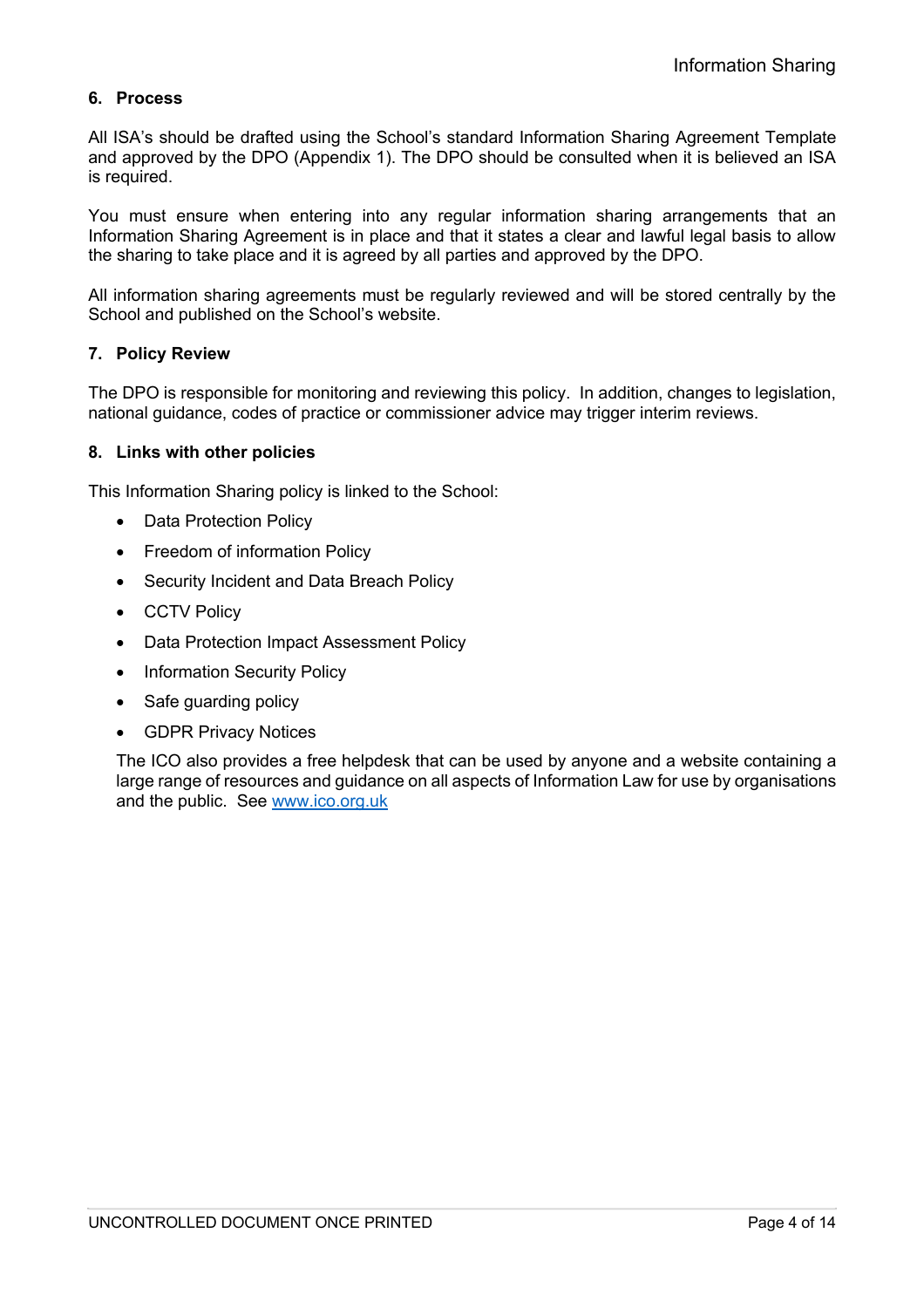Information Sharing

*Appendix 1*



# **TEMPLATE Information Sharing Agreement**

*Enter Name of Agreement (i.e Safeguarding)*

| <b>Purpose:</b>        | Enter the purpose of the agreement (i.e. To provide information on<br>students requiring intervention for the purpose of Safeguarding) |
|------------------------|----------------------------------------------------------------------------------------------------------------------------------------|
| <b>Partners:</b>       | <b>Corbets Tey School</b>                                                                                                              |
|                        | List all other partners                                                                                                                |
|                        |                                                                                                                                        |
| Date:                  |                                                                                                                                        |
| <b>Review Date:</b>    |                                                                                                                                        |
| <b>ISA Owner:</b>      |                                                                                                                                        |
| <b>ISA Written by:</b> |                                                                                                                                        |
| <b>Protective</b>      | NOT PROTECTIVELY MARKED                                                                                                                |
| Marking:               |                                                                                                                                        |

# **Version Record**

| <b>Version</b><br><b>Number</b> | <b>Amendments Made</b> | <b>Authorisation</b> |
|---------------------------------|------------------------|----------------------|
|                                 |                        |                      |
|                                 |                        |                      |
|                                 |                        |                      |
|                                 |                        |                      |

# **1. INTRODUCTION**

The reason for this Information Sharing Agreement (ISA) outlined in this document is *(insert reason i.e vital to safeguarding and promoting the welfare of young persons and young people. A key factor in many Serious Case Reviews has been a failure to record information, to share it, to understand its significance and then take appropriate action.)*

# **2. Purpose of this Agreement**

The purpose of this agreement is to *(insert the purpose i.e facilitate the lawful sharing of information in order to safeguard students and young people, when sharing information in response to managing child protection concerns, and when these are encountered amongst the students, young people and families they are working with.)*

This document is not a legally binding document, it aims to provide the basis for an agreement between those listed in section 3 and engaged in *(Insert the purpose i.e safeguarding)* to facilitate and govern the efficient, effective, and secure sharing of good quality information. It sets out: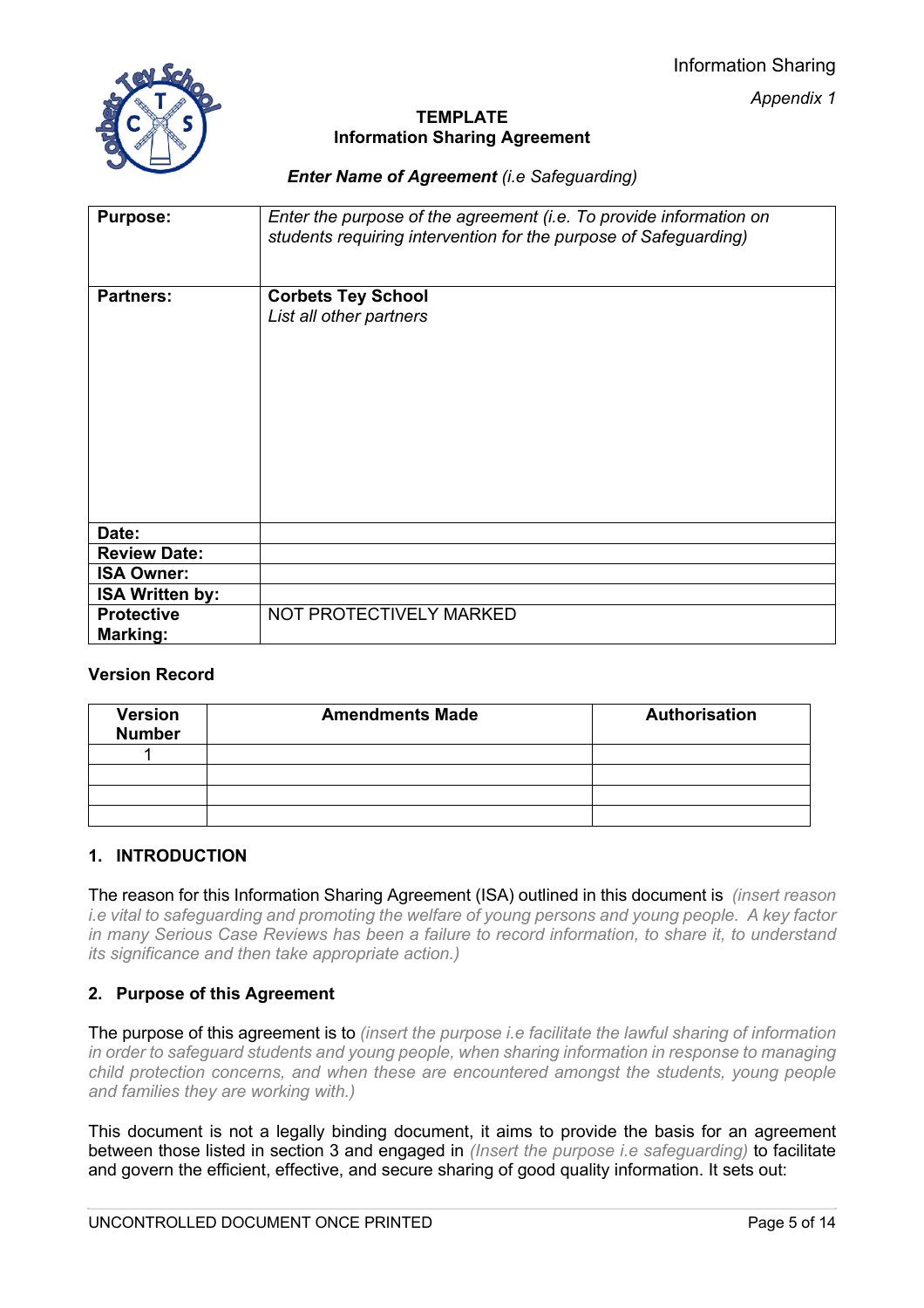- The principles underpinning information sharing.
- The general purposes for information sharing.
- The responsibilities and commitments of partners to this agreement.
- The arrangements for monitoring and review.

This agreement aligns with any other agreement to which partners may already be signatories and does not in any way supersede those existing agreements.

It is not intended that this agreement be definitive or exhaustive, it is recognised that as policy develops and implementation arrangements mature, this agreement will need to be reviewed and amended considering new information sharing requirements to ensure that it is 'fit for purpose'.

# **3. Partners**

This agreement is between the following partners:

#### Name of School

*List all partners* 

For the development of the *(Enter name of ISA)* to be successful it is essential that all partners engaged in its development and implementation are empowered and committed to share good quality and relevant information in a responsible and secure way.

## **4. Powers**

This agreement fulfils the requirement of the following:

*Enter legal gateways ie: UK General Data Protection Regulation Data Protection Act 2018 Crime and Disorder Act 1998 The Human Rights Act 1998 (article 8) Children Act 2004 The Human Rights Act 1998 (article 8) Education Act 2011 (delete those not applicable)*

#### *This list is not exhaustive*

As stated above this agreement covers the sharing of information between all partners listed in section 3 above and who are identified as holding relevant information for the purposes of developing, implementing, monitoring, and evaluating *(Name of ISA)*

# **5. PROCESS**

This agreement has been formulated to facilitate the exchange of information between partners. It is, however incumbent on all partners to recognise that any information shared must be justified on the merits of each case.

# **5.1 TYPES OF INFORMATION TO BE SHARED**

The following are the types of data that may be proportionate, relevant and necessary to share between partners for the purposes of *(insert purpose e.g safeguarding young persons).*

*List the types of information each partner will share i.e*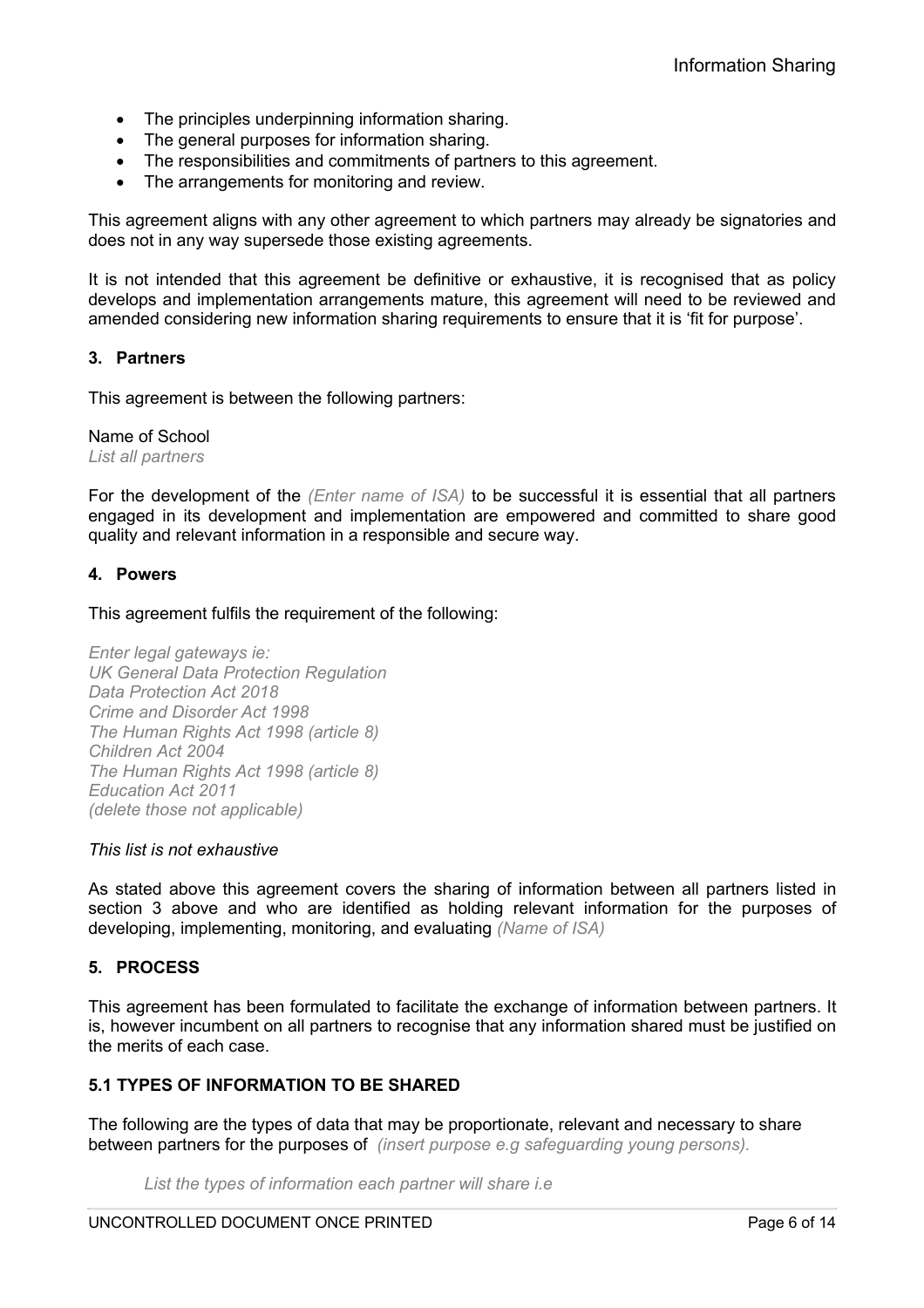*Surname Forename Address Contact information and Next of Kin Family information regarding siblings Names of key workers/staff involved Alleged perpetrator and their relationship to the victim Health information (GP/Health Workers involved) Photos of injuries sustained Child Protection Plans and associated documentation Any other relevant information (relevance must be evidenced)*

# **5.2 CONSTRAINTS ON THE INFORMATION TO BE SHARED**

The information shared must not be disclosed to any third party, other than those partners signed up to this agreement, without the written consent of the partner that provided the information.

All partners signed up to this agreement must store the information securely and delete when it is no longer required for the purpose for which it is provided.

The Specific Personal information shared may only be shared for the purpose of this agreement. This information must not be shared with other parties not signed up to this agreement without the express permission of the data subject.

'Personal Data' means any information relating to an identified or identifiable natural person ('data subject'); an identifiable natural person is one who can be identified, directly or indirectly, in particular by reference to an identifier such as a name, an identification number, location data, an online identifier or to one or more factors specific to the physical, physiological, genetic, mental, economic, cultural or social identity of that natural person.

# **5.3 CONSENT**

Explicit consent will be sought from data subjects in accordance with school policies and procedures where it has been identified as a necessary condition for the processing of the information as set out in the UK General Data Protection Regulation.

Where consent is required it is the responsibility of partners to seek consent from their data subjects to share information for the purposes identified.

Where consent is refused or withdrawn by the data subject that information will not be used unless there is a risk of harm to the individual or others.

It should be made clear to the data subject(s) the circumstances under which information will be shared with other partners without their consent and the implications to them of not being able to share their information.

Consent is not required if information is required by law through a statutory duty or by a court order. Consent will also not be sought if in doing so would:

- Place a person (individual, family member, staff or a third party) at increased risk of significant harm:
- Prejudice the prevention, detection or prosecution of a serious crime;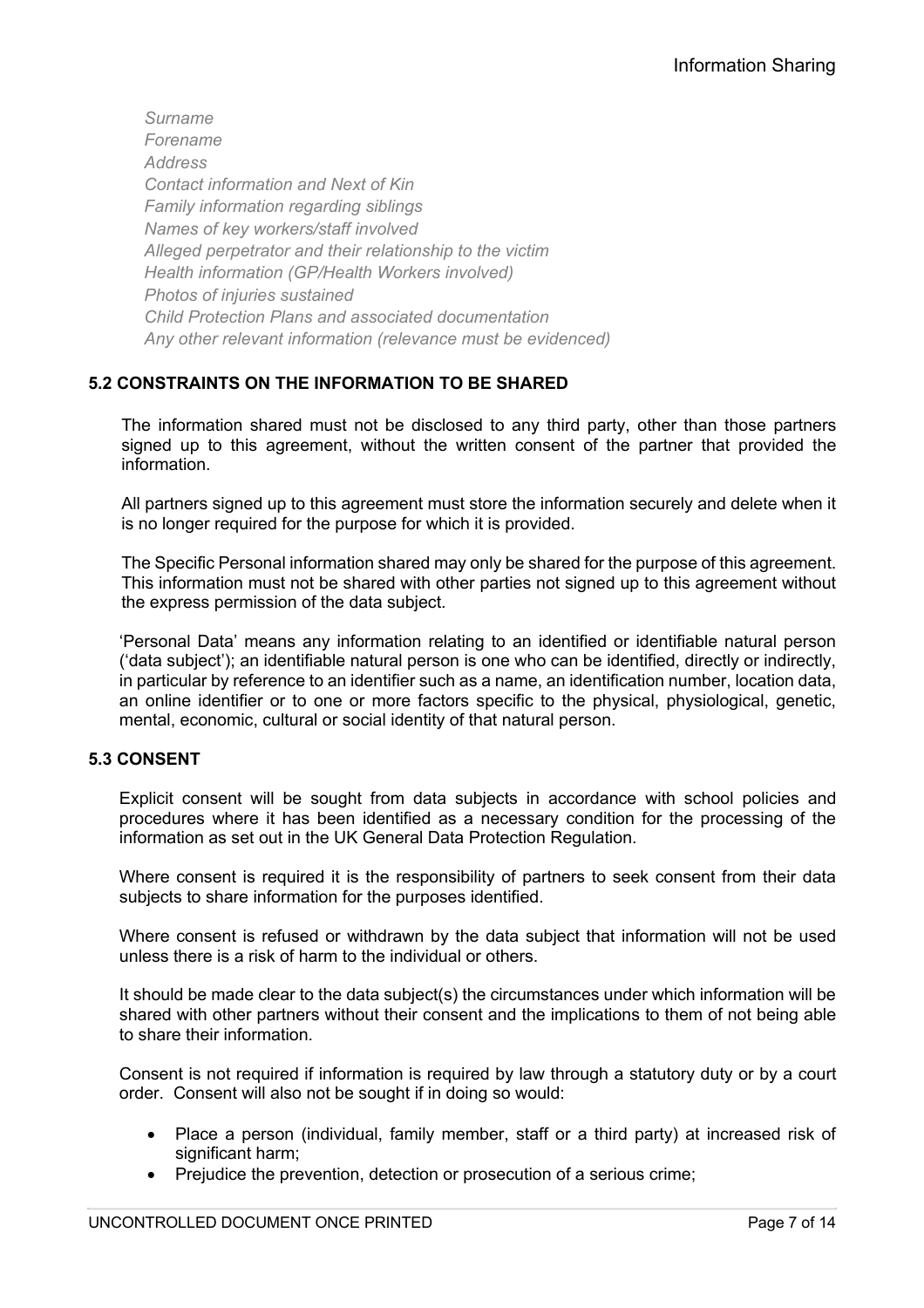• Lead to an unjustified delay in making enquiries about allegations of significant harm to an adult

If consent has not been sought, or sought and withheld, it must be considered if there is a legitimate purpose for sharing the information and if it is in the public interest to share.

## **5.4 ROLES AND RESPONSIBILITIES UNDER THIS AGREEMENT**

Each partner must appoint a single point of contact (SPoC). The sharing of information must only take place where it is valid and legally justified.

All partners signed up to this agreement are both receivers and disclosers of information. For the purposes of this agreement each partner will be data controllers in common - sharing a pool of personal data, disclosing data to each other but with each processing the data independently of the other(s).

Each Partner maintains responsibility for Freedom of Information Requests and Subject Access Requests.

## **6. SPECIFIC PROCEDURES**

## **6.1 Data will be supplied in the following format:**

*Explain here how data will be transferred i.e* 

- *Data will be provided in an Excel Document which will be password protected*
- *Data will be sent via secure e-mail. Where secure email cannot be accessed information may be sent using an alternative secure methodology, such as a password protected document. In such cases, the password and password protected document must be sent via different methods eg if the document is sent by e-mail the password should be phoned across.*

Where possible requests for information must be made in writing using the 'RESTRICTED – Request for Personal Information' Form. See Appendix 2

Replies to requests will be processed within 14 working days unless the matter is urgent where a date should be specified on the Request Form.

Each request for information will be assessed on an individual basis. The request form must state:

- 1. Full details of the organisation requesting the information
- 2. Full details of the individual requesting/receiving the information
- 3. The reason for the request and the purpose for which it is to used
- 4. The legal gateway and/or policing purpose that exists to allow the exchange of information to take place

Each request and disclosure of information must be on the School's headed paper.

Exceptions to this include:

• Information shared during multi-agency meetings.

Any partner who is a signatory to this information sharing agreement may call a multi-agency meeting. Sensitive and Personal information may be shared if relevant and necessary.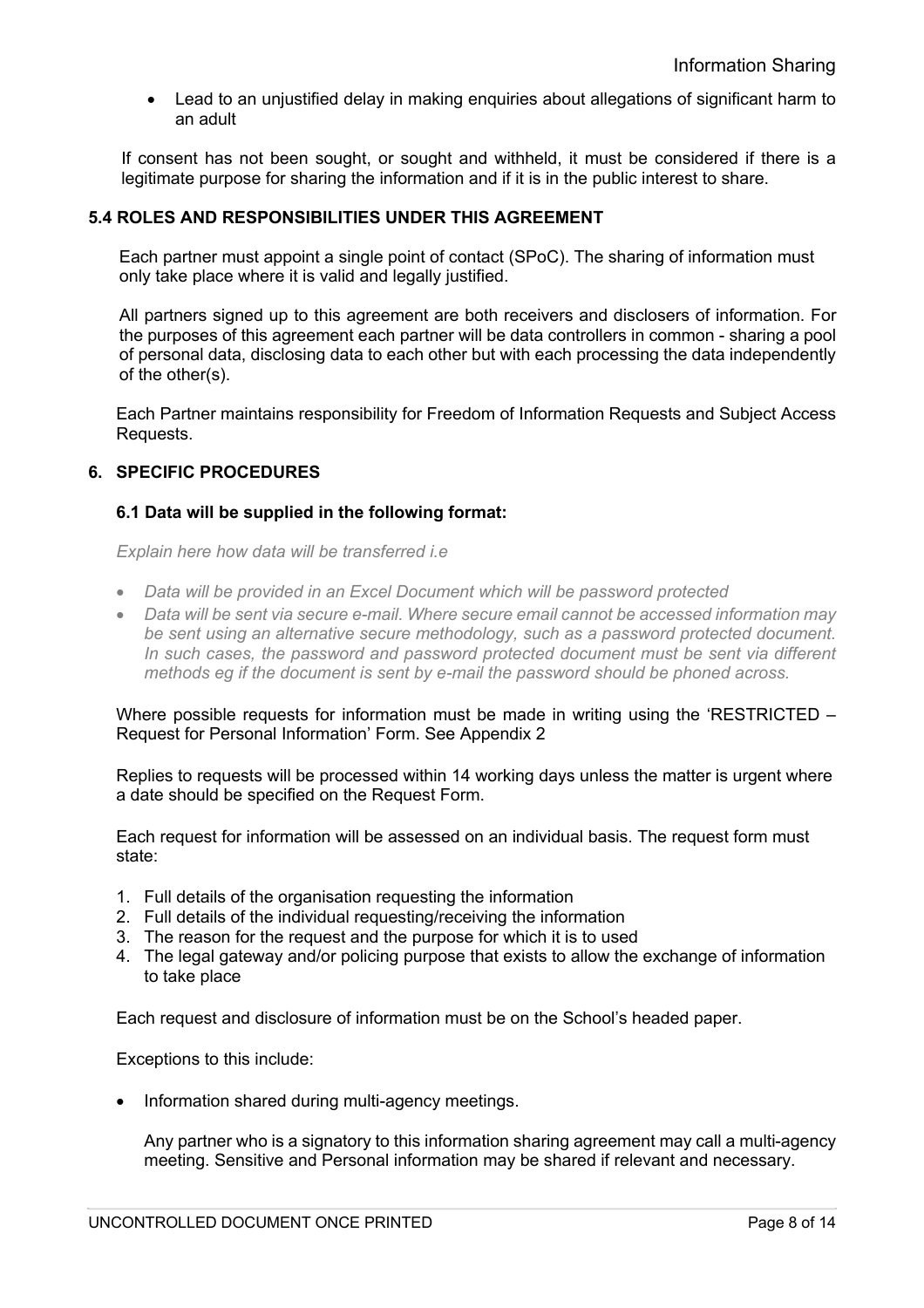If there is a more specific Information Sharing Agreement covering the information to be shared that agreement will supersede this document.

The partner requesting the meeting will be responsible for ensuring that the meeting is appropriately chaired, that all persons in the meeting represent organizations who are signatories to this Information Sharing Agreement and that they have relevant information regarding the problem or individual to be discussed.

If anyone present at the meeting is not a partner to this agreement then it is the responsibility of the Chairperson to ensure that those individuals sign a 'Confidentiality Statement' (Appendix 3) before the meeting begins.

The Chairperson will issue a warning at the start of the meeting to inform all those present that all information shared will be confidential and not disseminated outside of the meeting without agreement from the owner of the information and all persons attending the meeting must sign an attendance sheet and this warning should also be written at the top of the meeting attendance sheet. See Appendix 4

The partner calling the meeting will be responsible for ensuring accurate minutes are made of the meeting and any actions arising. This partner will also retain a file that will contain all minutes and copies of any documents used during the meeting and any subsequent meetings. This file will be retained until the problem is appropriately dealt with and then until any appeal or civil action has been completed.

• Information shared during telephone discussions between agencies to assist in an informed decision as to an appropriate course of action.

Information shared during a telephone discussion between agencies will be recorded outlining the details. Further to this the agency representative sharing the information must be satisfied of the identity of the person with whom they are sharing the information.

- Where the information refers to a victim or witness, their written consent must be obtained however, professionals may share information without consent of the subject in order to protect the vital interests of the person and/or:
	- o Seeking permission might place another person at serious risk of significant harm;
	- o Such action might reasonably assist in the prevention or detection of serious crime

# **6.2 Key Principles:**

In signing up to this agreement the signatories agree and commit to the following principles:

- This agreement aims to align with individual partners statutory, legal, and common law duties. This agreement is to be entered into alongside any existing protocols, procedures, policies and guidance to which the partner already adheres and does not supersede them.
- Information will only be used for the purposes stated in this agreement.
- Partners comply with the requirements of the UK General Data Protection Regulation and in particular, the Data Protection Principles.
- Partners support, endorse and promote the accurate, timely, secure, and confidential sharing of information for the purposes stated in this agreement.
- Where it is agreed that it is necessary to share personal information it will be shared only on a 'need to know' basis and this will be detailed in the individual information sharing agreements.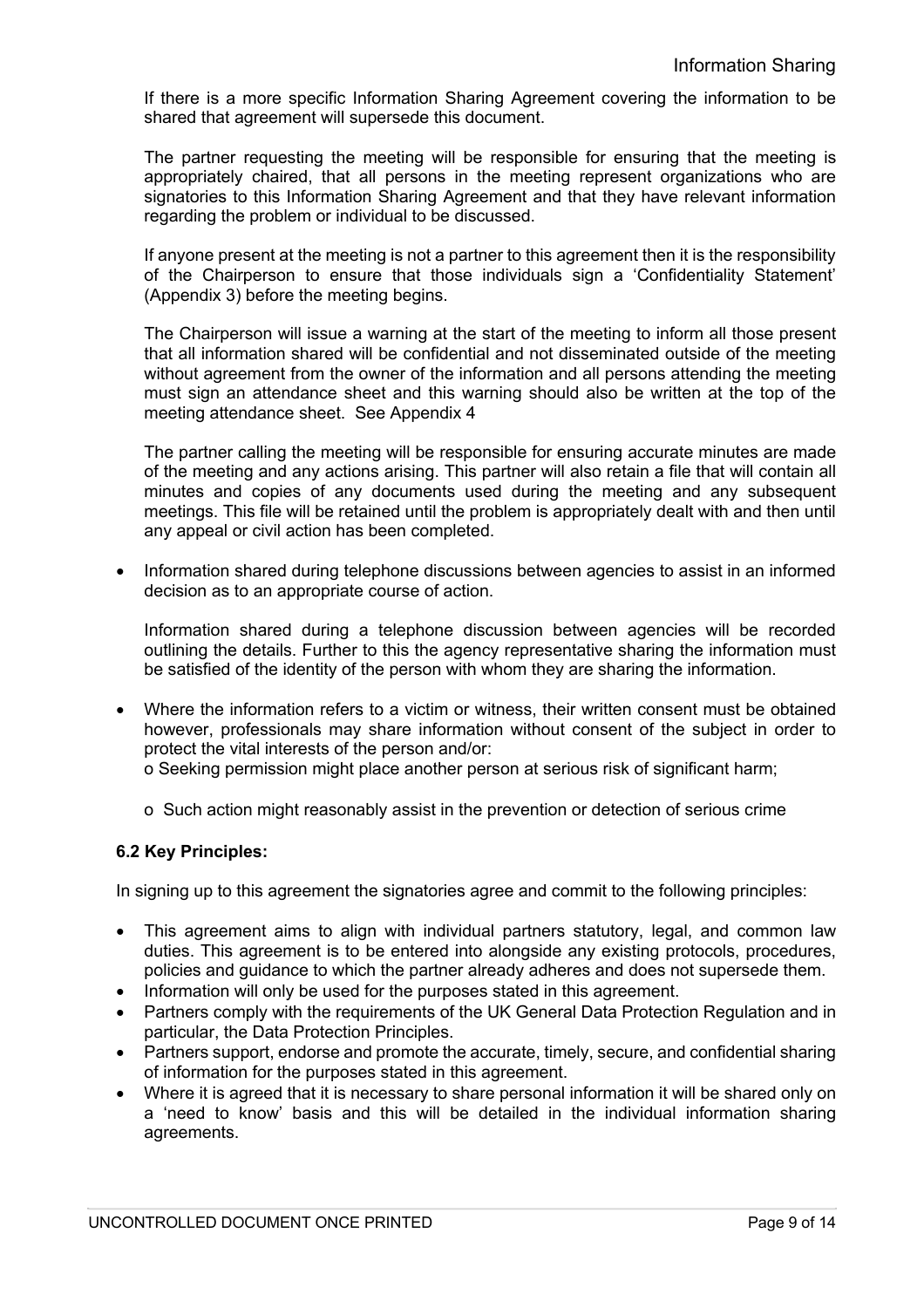- Personal and sensitive Information will only be shared under this agreement where there is a statutory power to do so and the conditions for processing as determined in the DPA and GDPR can be met.
- Partners agree to ensure that data sharing takes place in accordance with their legal, statutory, and common law duties and that responsibility for ensuring that they have adequate notifications, privacy notices, policies, procedures, and guidance to do so remains with them.
- Signatories agree to the roles and responsibilities set out in section 5.
- All information will be supplied in line with the relevant standards for information quality and security.

# **7. REVIEW, RETENTION, AND DISPOSAL**

Partners to this agreement undertake that personal data shared will only be used for the specific purpose for which it is requested. The recipient of the information is required to keep it securely stored and will dispose of it when it is no longer required. Partners may request a copy of information security policies when sensitive personal data is to be shared.

The recipient will not release the information to any third party without obtaining the express written authority of the partner who provided the information.

## **8. REVIEW OF THE INFORMATION SHARING AGREEMENT**

This ISA will be reviewed annually. The nominated holder of this agreement is Corbets Tey School.

#### **9. INDEMNITY**

Partners as receivers of information will accept total liability for a breach of this Information Sharing Agreement should legal proceedings be served in relation to the breach.

## **10. SIGNATURES**

By signing this agreement, all signatories accept responsibility for its execution and agree to ensure that staff are trained so that requests for information and the process of sharing itself is sufficient to meet the purpose of this agreement. All signatures will be obtained separately and held on file with the original document held by the School and the names will be added to the list below.

Signatories must also ensure that they comply with all the relevant legislation.

#### **Single Point of Contact**

| <b>Organisation</b>       | Name (SPoC) | <b>Contact Number</b> | <b>Email</b> |
|---------------------------|-------------|-----------------------|--------------|
| <b>Corbets Tey School</b> |             |                       |              |
|                           |             |                       |              |
|                           |             |                       |              |

#### **Signatories**

| <b>Organisation</b>       | <b>Name/Title</b> | <b>Signature</b> | Date |
|---------------------------|-------------------|------------------|------|
| <b>Corbets Tey School</b> |                   |                  |      |
|                           |                   |                  |      |
|                           |                   |                  |      |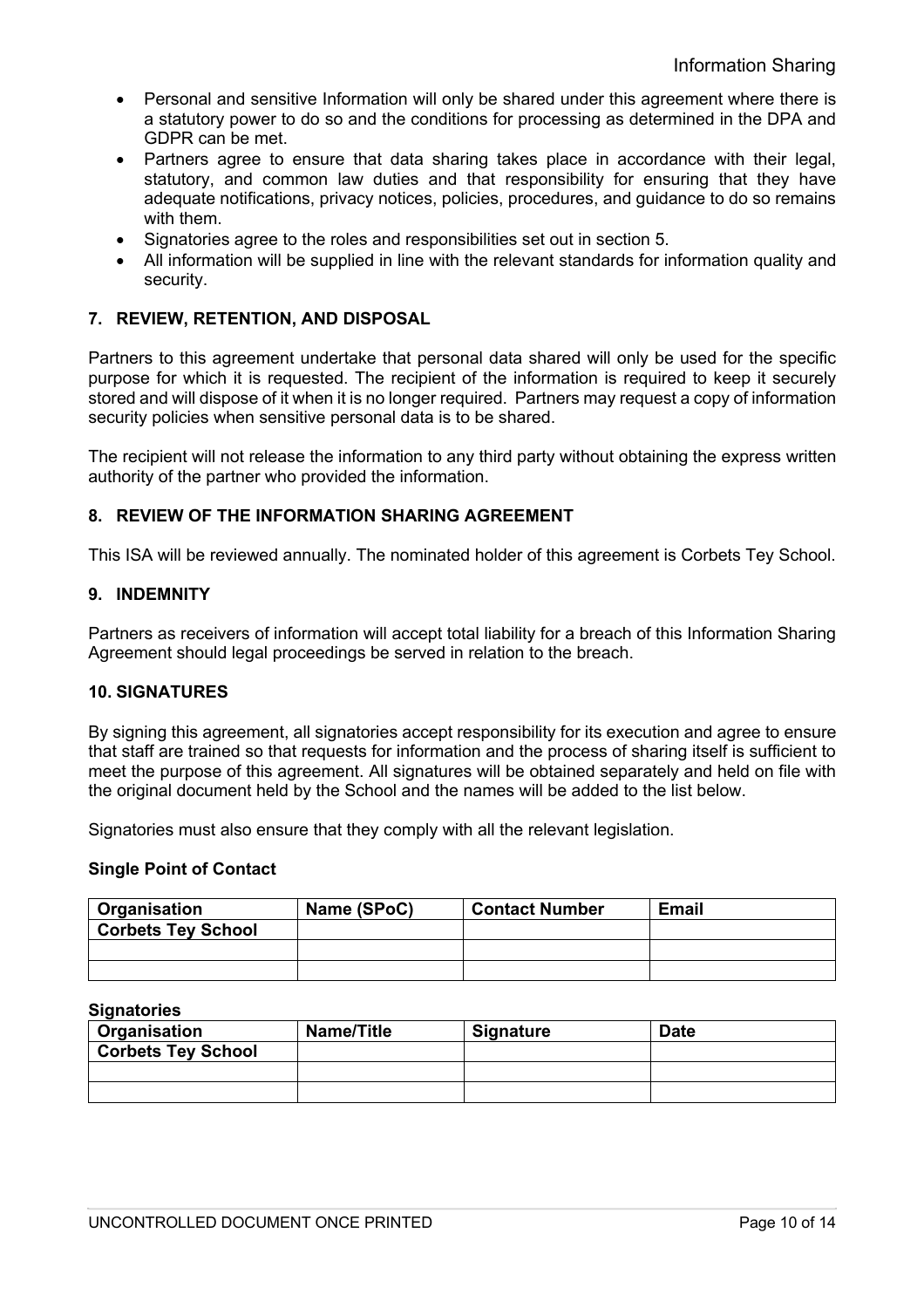

# **RESTRICTED**

# **NOT TO BE DISCLOSED TO UNAUTHORISED PERSONNEL**

# **REQUEST FOR THE DISCLOSURE OF INFORMATION**

Data Protection implications must be considered before information is disclosed or transferred and all requests for information must be documented.

| TO:                                                                                                                                                                                                               | For the attention of:                 |  |  |
|-------------------------------------------------------------------------------------------------------------------------------------------------------------------------------------------------------------------|---------------------------------------|--|--|
|                                                                                                                                                                                                                   |                                       |  |  |
| <b>FROM:</b>                                                                                                                                                                                                      | (organisation requesting information) |  |  |
| <b>Details of Information Required</b>                                                                                                                                                                            |                                       |  |  |
| Name of person(s):                                                                                                                                                                                                |                                       |  |  |
| Any previous/alias names:                                                                                                                                                                                         |                                       |  |  |
| <b>Current address:</b>                                                                                                                                                                                           | Previous address (if any):            |  |  |
| Postcode:                                                                                                                                                                                                         | <b>Postcode:</b>                      |  |  |
| How long at current address:                                                                                                                                                                                      |                                       |  |  |
| Date of birth:                                                                                                                                                                                                    | Gender:                               |  |  |
| Consent from the individual concerned has been obtained:                                                                                                                                                          | No<br>Yes                             |  |  |
| The information required and why:                                                                                                                                                                                 |                                       |  |  |
|                                                                                                                                                                                                                   |                                       |  |  |
|                                                                                                                                                                                                                   |                                       |  |  |
| The legal gateways that you are requesting this information that apply:-                                                                                                                                          |                                       |  |  |
| I confirm that the personal or sensitive personal information is required for the following purpose<br>and will NOT be disseminated to any other third party                                                      |                                       |  |  |
| Failure to provide the information will result in:                                                                                                                                                                |                                       |  |  |
| Person requesting information: (This is the named individual requesting the information who has<br>the responsibility for using the information received in accordance with the Information Sharing<br>Agreement) |                                       |  |  |
| Print Name:                                                                                                                                                                                                       | Role/Position:                        |  |  |
| Signed:                                                                                                                                                                                                           |                                       |  |  |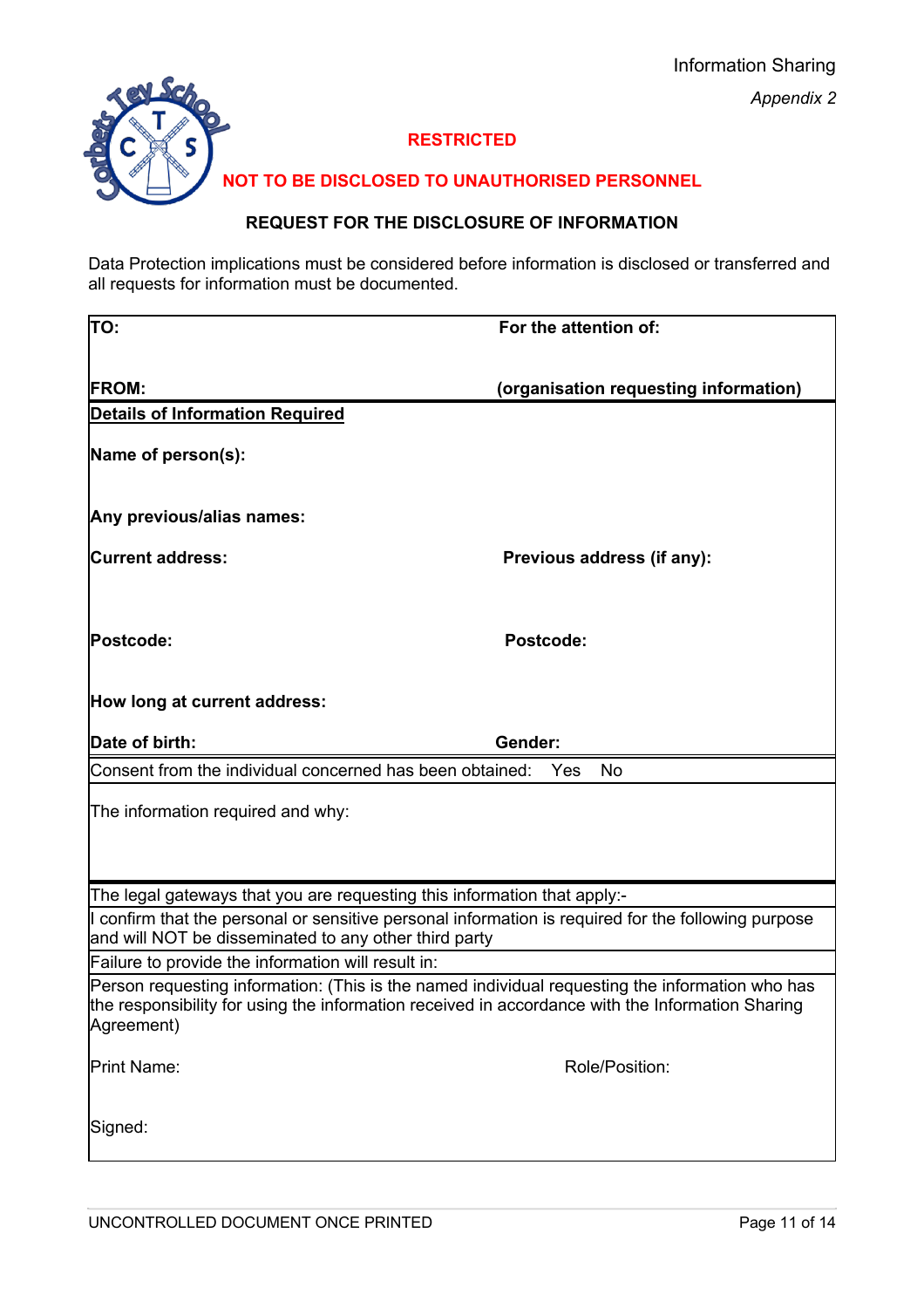| Contact telephone number:                                                                                                                                                                                                            |                       |            |
|--------------------------------------------------------------------------------------------------------------------------------------------------------------------------------------------------------------------------------------|-----------------------|------------|
| Authorised by:-                                                                                                                                                                                                                      | Date:                 |            |
| For completion by disclosing organisation                                                                                                                                                                                            |                       |            |
| Information Disclosed:                                                                                                                                                                                                               |                       |            |
|                                                                                                                                                                                                                                      |                       |            |
|                                                                                                                                                                                                                                      |                       |            |
|                                                                                                                                                                                                                                      |                       |            |
|                                                                                                                                                                                                                                      |                       |            |
|                                                                                                                                                                                                                                      |                       |            |
|                                                                                                                                                                                                                                      |                       |            |
| Supervisor: Approval required                                                                                                                                                                                                        | Approval not required |            |
| Name:                                                                                                                                                                                                                                | Position:             | Signature: |
| Details of individual disclosing information: (This is the named individual who is authorised to<br>disclose the information in accordance with the stated purpose and with due regard to the General<br>Data Protection Principles) |                       |            |
| Name:                                                                                                                                                                                                                                | Position:             | Signature: |
| Contact Tel No:                                                                                                                                                                                                                      | Email:                | Date:      |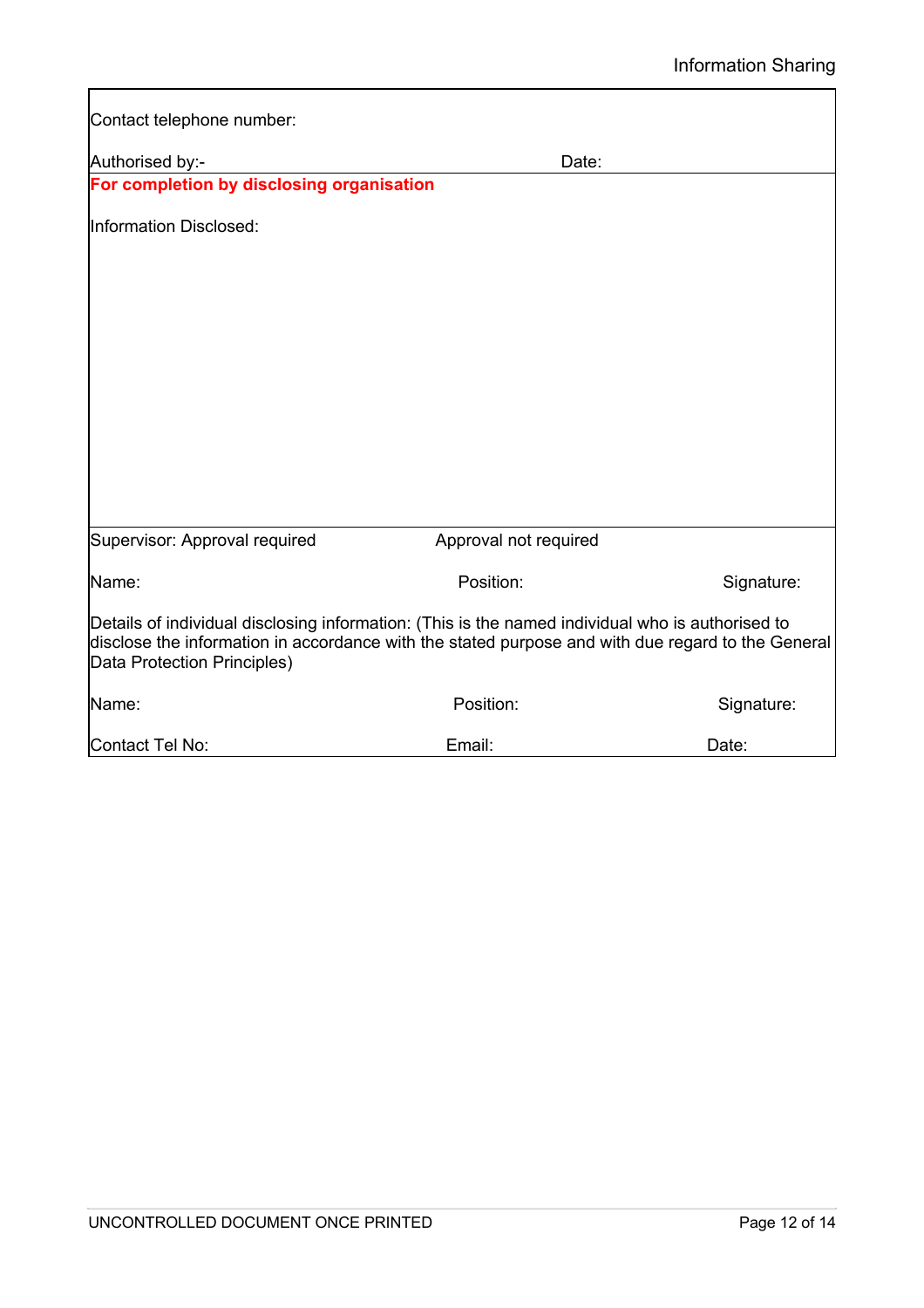*Appendix 3*

## **CONFIDENTIALITY AGREEMENT**

To enable the exchange of information between attendees at this meeting to be carried out in accordance with the UK General Data Protection Regulation and the Data Protection Act 2018, the Human Rights Act 1998 and the common law duty of confidentiality, all attendees are asked to agree to the following. This agreement will be recorded in the minutes.

- 1. Information can be exchanged within this meeting for the purpose of identifying any action that can be taken by any of the agencies or departments attending this meeting to resolve the problem under discussion.
- 2. A disclosure of information outside the meeting, beyond that agreed at the meeting will be considered a breach of the subjects' confidentiality and a breach of the confidentiality of the agencies involved.
- 3. All documents exchanged should be marked 'Restricted not to be disclosed without consent'. All minutes, documents and notes of disclosed information should be kept in a secure location to prevent unauthorised access.
- 4. If further action is identified, the agency(ies) who will proceed with this action(s) should then make formal requests to any other agencies holding such personal information as may be required to progress this action quoting their legal basis for requesting such information. Information exchanged during the course of this meeting must not be used for such action.
- 5. If the consent to disclose is felt to be urgent, permission should be sought from the Chair of the meeting and a decision will be made on the lawfulness of the disclosure such as the prevention or detection of crime, apprehension or prosecution of offenders, or where it is required to prevent injury or damage to the health of any person.

| This confidentiality agreement is in relation to the | $\_$ meeting(s) |
|------------------------------------------------------|-----------------|
|------------------------------------------------------|-----------------|

Name: et al. 2010 and 2010 and 2010 and 30 signature:  $\Box$  Signature:  $\Box$ 

Date:  $\Box$ 

Representing (School/Organisation): <br>
example the contract of the contract of the contract of the contract of the contract of the contract of the contract of the contract of the contract of the contract of the contract of